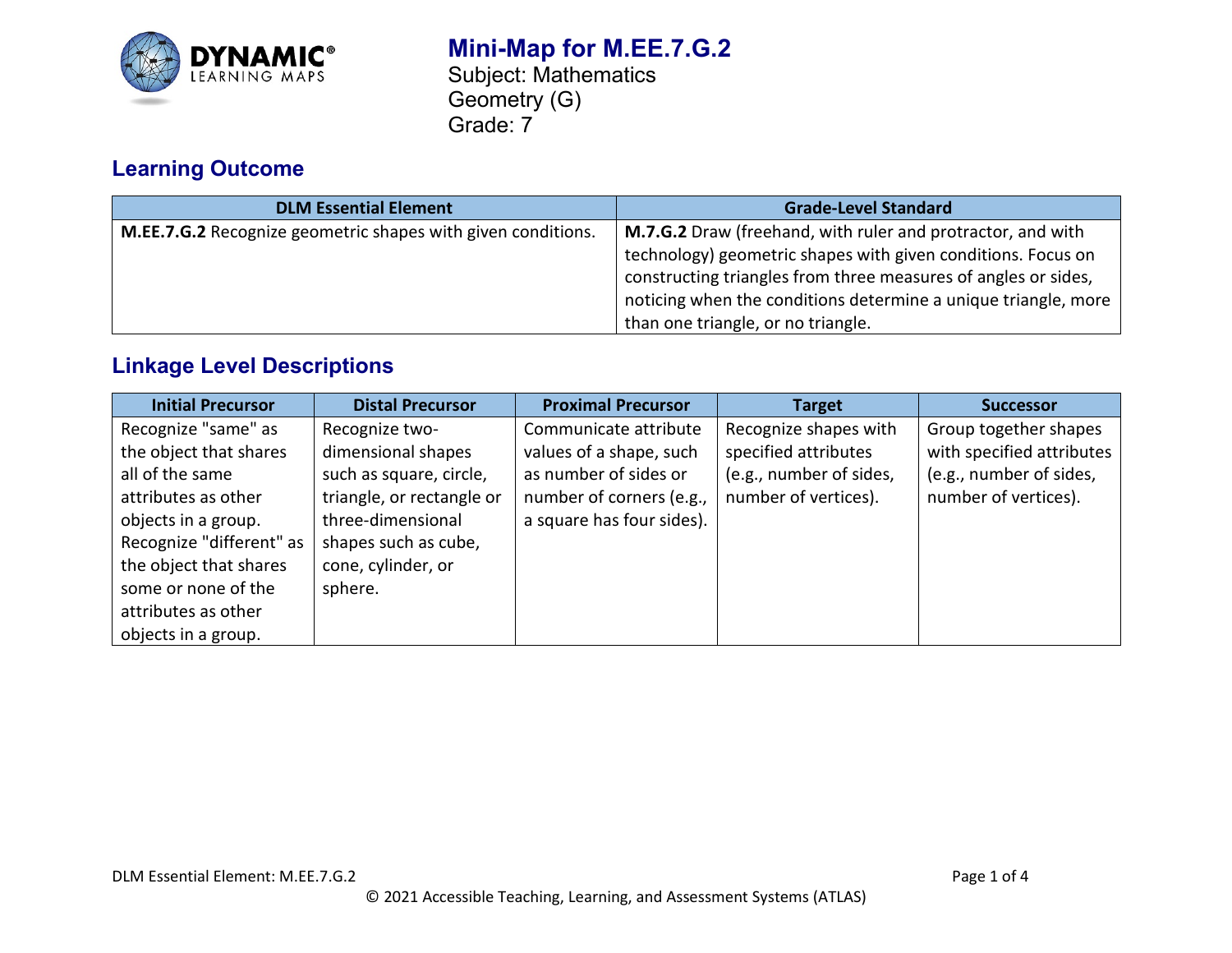### **Initial Precursor and Distal Precursor Linkage Level Relationships to the Target**

Being able to recognize shapes given certain conditions requires a student to recognize when basic objects and shapes are the same or different. Work on this understanding by providing students with a shape and naming it (e.g., "this is a square" Then provide multiple examples of the same shape so students can make comparisons (e.g., focusing student attention on the characteristics that make this a particular shape [e.g., a square has 4 sides that are the same size]). As students explore shapes, label them and describe them as same or different.

NOTE: When presenting the same shape for comparison, do use shapes with different colors, textures, sizes, and orientation so that students understand the attribute that makes it that shape (e.g., 4 sides that are the same size).



#### *How is the Initial Precursor related to the Target? How is the Distal Precursor related to the Target?*

Now that students have experience identifying shapes as "same" and "different", provide instruction that focuses on the attribute of a given shape and making comparisons with other shapes. Educators should take care to use the names of the shapes while defining and describing the attributes. While students do not need to say the shape names, they do need to learn what makes a shape a shape (e.g., a square has four equal straight sides, a triangle has three straight sides, and a cone is an object that narrows from a circular base to a point).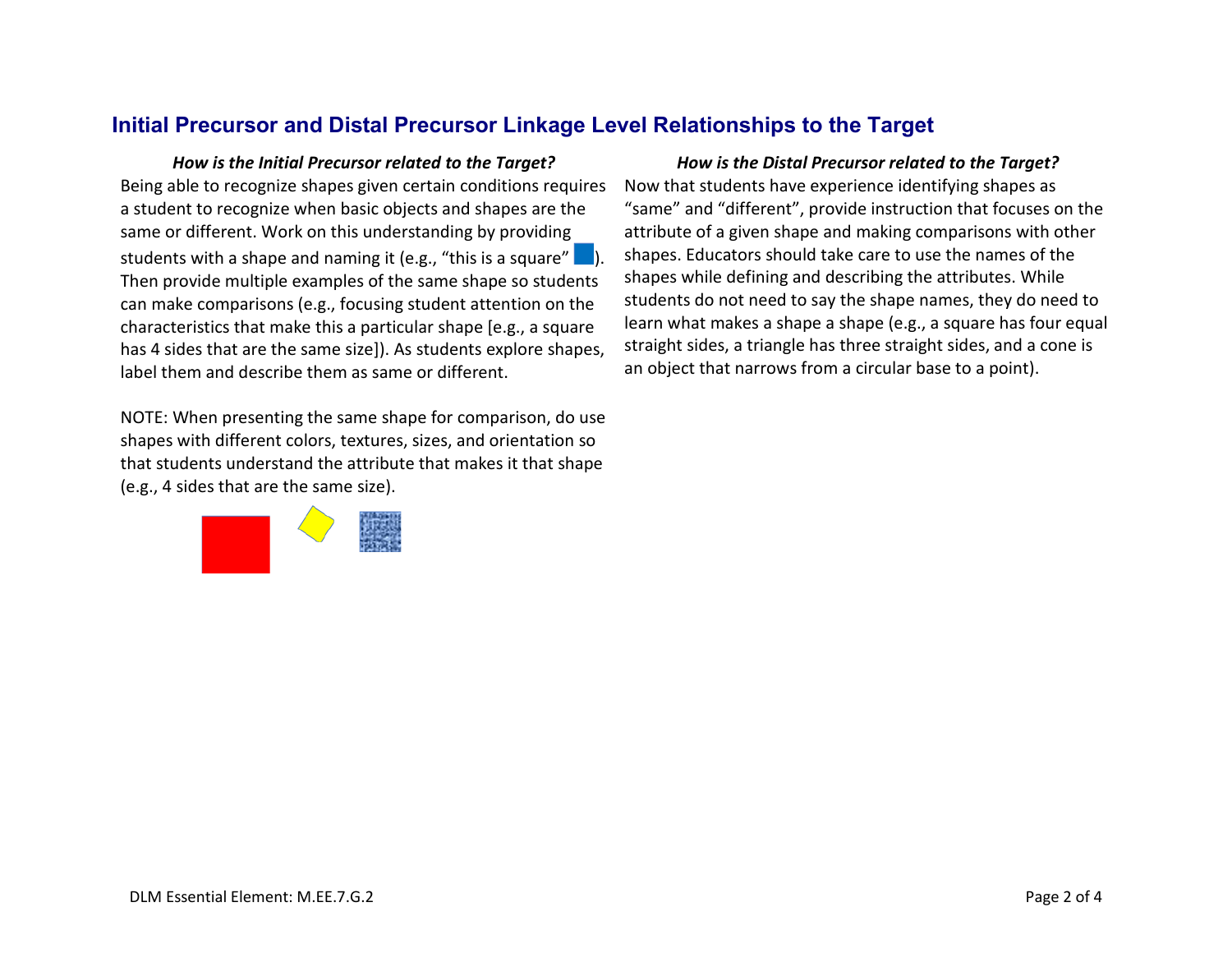## **Instructional Resources**

**Released Testlets**

See the [Guide to Practice Activities and Released Testlets.](https://dynamiclearningmaps.org/sites/default/files/documents/Manuals_Blueprints/Guide_to_Practice_Activities_and_Released_Testlets.pdf)

**Using Untested (UN) Nodes**

See the document [Using Mini-Maps to Plan Instruction.](https://dynamiclearningmaps.org/sites/default/files/documents/Using_Mini_Maps_to_Plan_Instruction.pdf)